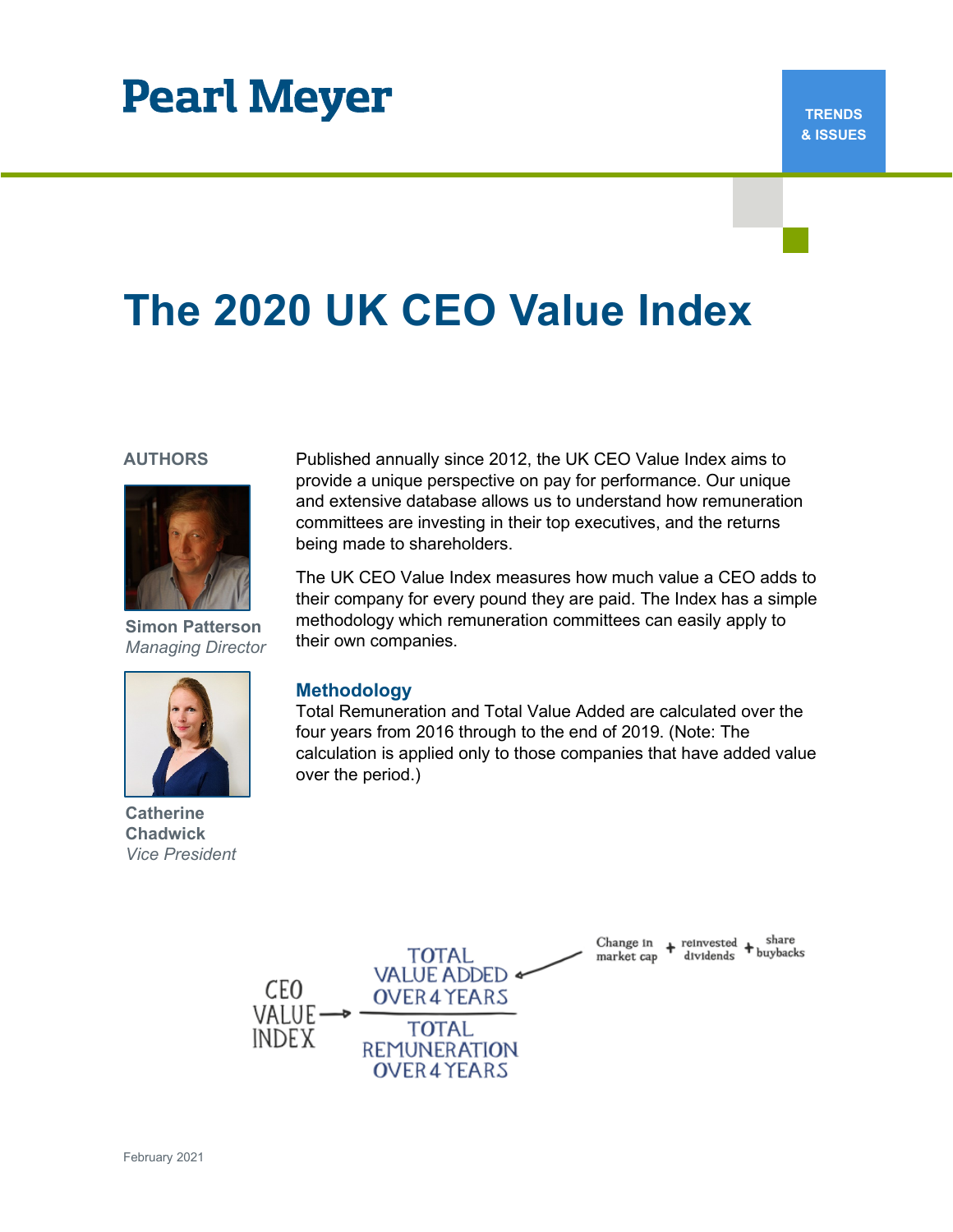In recent years we have restricted our analysis to the FTSE 100 but this year we extended our analysis to also include the FTSE 250. The 2020 UK CEO Value Index reviewed the FTSE 350 companies as defined on 30 June 2019. For comparative purposes we also prepared backdated analysis for the whole FTSE 350 as follows:

|                                             | <b>2018 Index</b>                                                        | <b>2019 Index</b>                                                        | <b>2020 Index</b>                                                        |  |
|---------------------------------------------|--------------------------------------------------------------------------|--------------------------------------------------------------------------|--------------------------------------------------------------------------|--|
| FTSE 350 as of                              | 30 June 2017                                                             | 30 June 2018                                                             | 30 June 2019                                                             |  |
| <b>Total Value Added</b><br><b>Period</b>   | Calendar years 2014,<br>2015, 2016, & 2017                               | Calendar years 2015,<br>2016, 2017, & 2018                               | Calendar years 2016,<br>2017, 2018, & 2019                               |  |
| <b>Total Remuneration</b><br><b>Periods</b> | Four financial years<br>ending between 30<br>June 2017 & 30 June<br>2018 | Four financial years<br>ending between 30<br>June 2018 & 30 June<br>2019 | Four financial years<br>ending between 30<br>June 2019 & 30 June<br>2020 |  |

The following tables shows the top performers in our 2020 Index. These companies had the highest Value Index, or in other words, the CEOs of these companies added the most value per pound they were paid.

#### **FTSE 100**

| <b>Rank</b>    | <b>FTSE 100 Company</b><br><b>Name</b> | <b>Sector</b>               | <b>CEO Value</b><br><b>Index</b> | <b>Previous</b><br>Year's<br><b>Rank</b> |
|----------------|----------------------------------------|-----------------------------|----------------------------------|------------------------------------------|
| 1              | Glencore plc                           | Diversified Metals & Mining | 5,140                            | 8                                        |
| $\overline{2}$ | <b>BHP Group plc</b>                   | Diversified Metals & Mining | 3,994                            | 2                                        |
| 3              | Rio Tinto Group                        | Diversified Metals & Mining | 2,940                            | 5                                        |
| 4              | Royal Dutch Shell plc                  | Integrated Oil & Gas        | 2,913                            |                                          |
| 5              | <b>HSBC Holdings plc</b>               | <b>Banking</b>              | 2,306                            |                                          |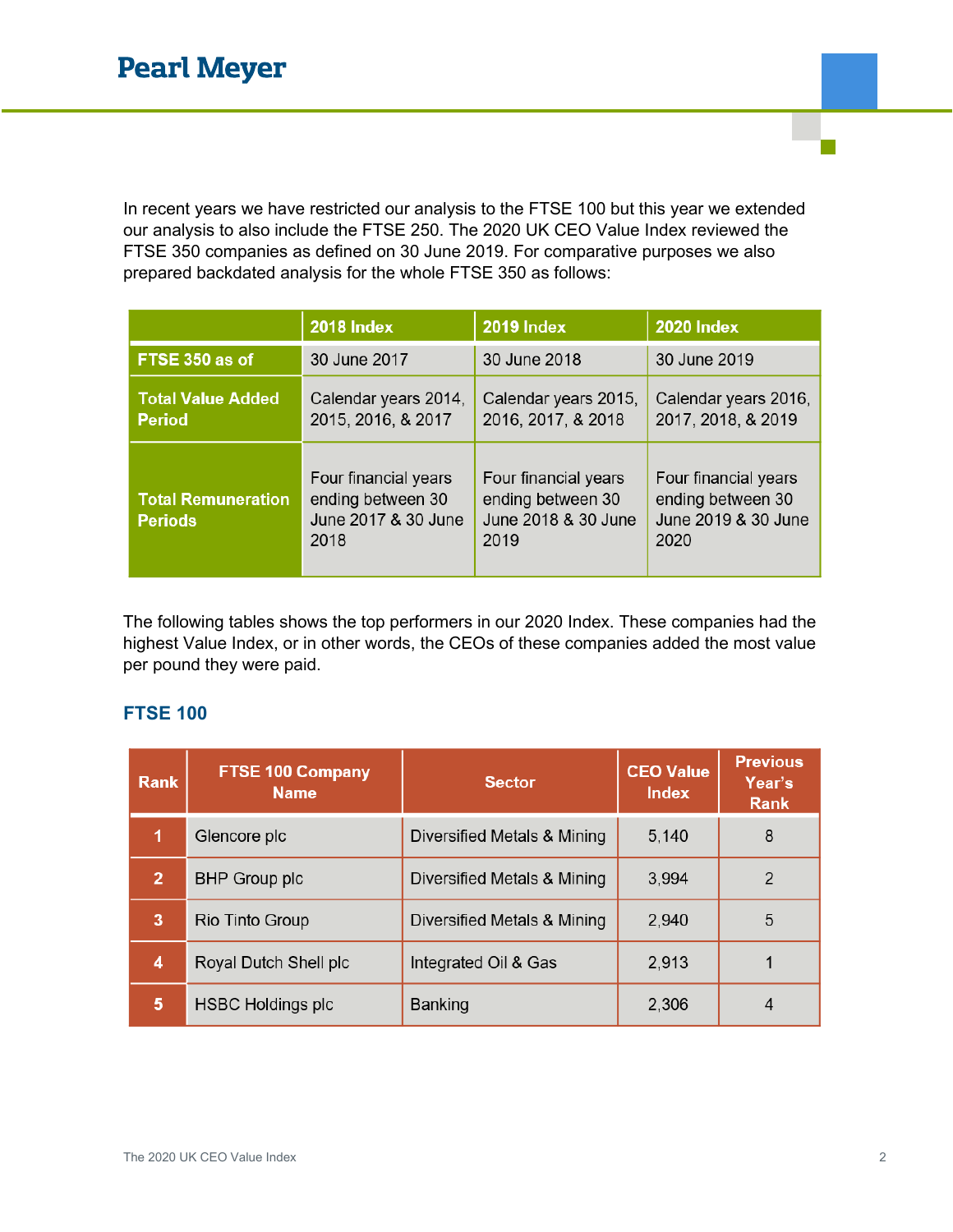#### **FTSE 250**

| <b>Rank</b>                                                                                                                    | <b>FTSE 250 Company</b><br><b>Name</b> | <b>Sector</b>               | <b>CEO Value</b><br><b>Index</b> | <b>Previous</b><br>Year's<br><b>Rank</b> |  |  |
|--------------------------------------------------------------------------------------------------------------------------------|----------------------------------------|-----------------------------|----------------------------------|------------------------------------------|--|--|
| 1                                                                                                                              | Polymetal International plc            | Gold                        | 1,546                            | 2                                        |  |  |
| 2 <sup>1</sup>                                                                                                                 | Ferrexpo plc                           | <b>Steel</b>                | 1,173                            |                                          |  |  |
| $\overline{3}$                                                                                                                 | <b>Games Workshop Group</b><br>plc     | Leisure Products            | 649                              | 5                                        |  |  |
| 4                                                                                                                              | Softcat plc                            | Software & Services         | 550                              | <b>NA</b>                                |  |  |
| $5\phantom{1}$                                                                                                                 | Renishaw plc                           | <b>Electronic Equipment</b> | 392                              | 3                                        |  |  |
| Note: Softcat plc was not listed for the full four-year period of our 2019 Index and so does not<br>have a prior-year ranking. |                                        |                             |                                  |                                          |  |  |

#### **Key Findings**

The graph below shows the Value Index scores of all the FTSE 350 companies included in the 2018, 2019, and 2020 Indexes.

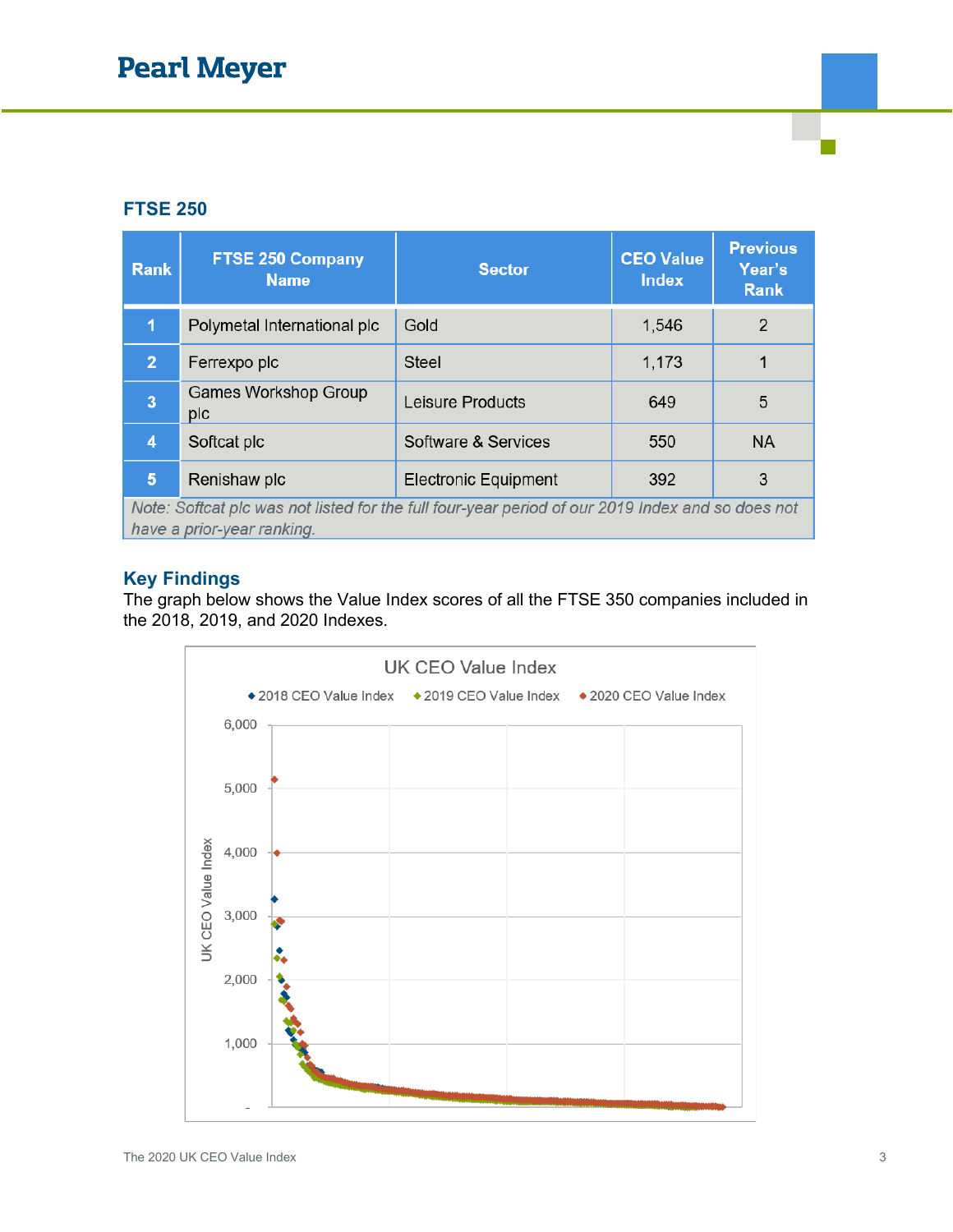Our last three Indexes show that around 20% of FTSE 350 companies consistently lost value over each of the respective periods whilst just over 70% added value of up to £10bn each over each of the four-year periods measured. This leaves a very small minority of companies that delivered returns in excess of £10bn over a four-year period.



Looking at total four-year remuneration payable across the 2018, 2019, and 2020 Indexes, we see just shy of 20% of companies are paying less than £5m over four years whilst 4% pay in excess of £40m.

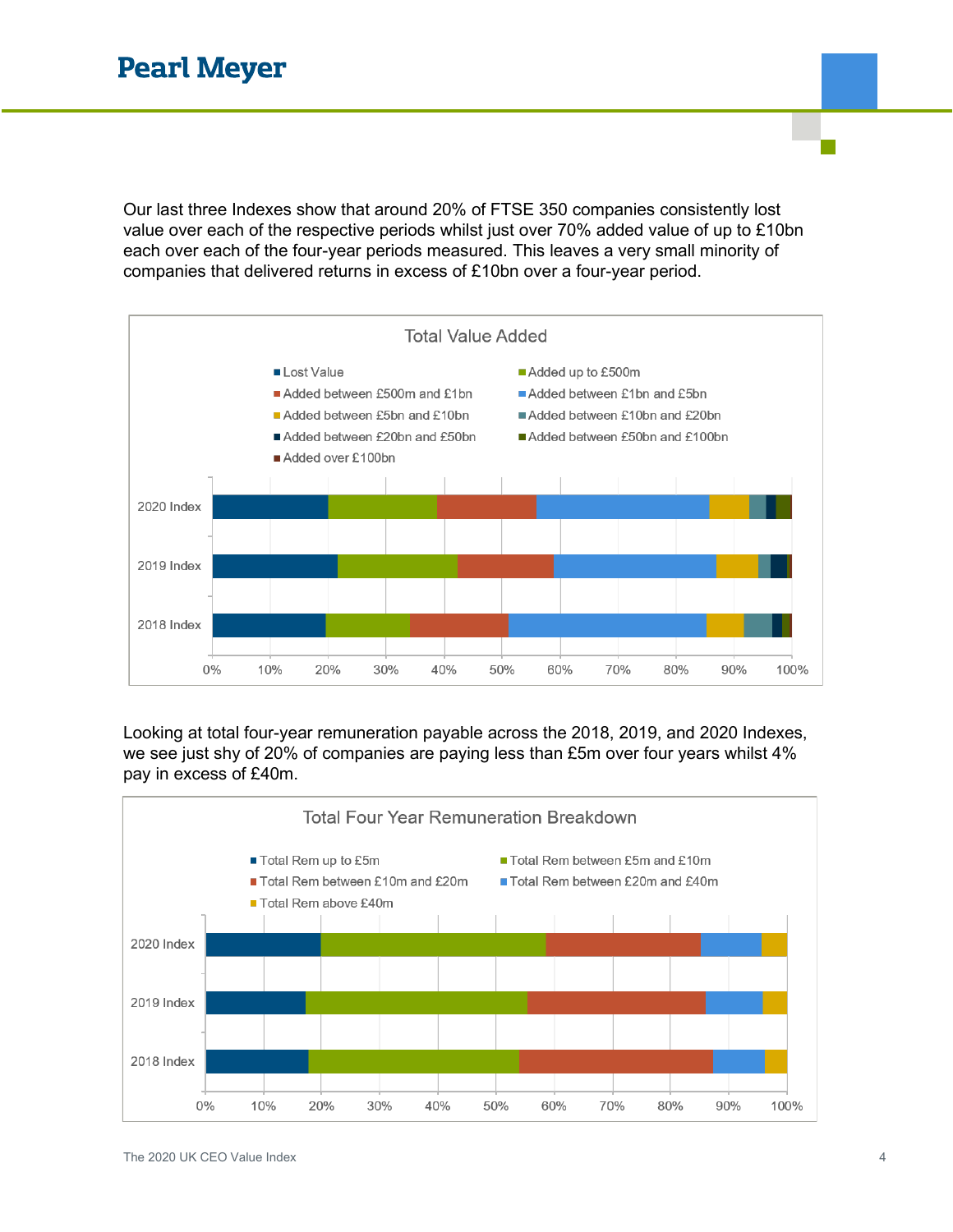Concerningly, there are a handful of companies—four in the 2018 Index, five in the 2019 Index, and four in the 2020 Index—who are losing value over the four-year period yet paying total remuneration in excess of £20m over four years. That is to say, a small group of companies are essentially in the bottom 20% of companies in terms of total value added, yet are paying in the top 15% of companies.

To illustrate this disparity more clearly, below we plot total four-year remuneration against the value added over the same period.



There is a worrying group of companies (circled in red) that are paying very significant sums for very little (or indeed losses) in terms of total value added to shareholders. In these cases, one would hope remuneration committees are taking a serious look at their programmes to ensure that they continue to be fit for purpose.

If we exclude those companies that lost value over the period, then we see a fairly reassuring relationship between value added and pay. (Note: A log scale has been applied to better visualise the data across such a wide range.)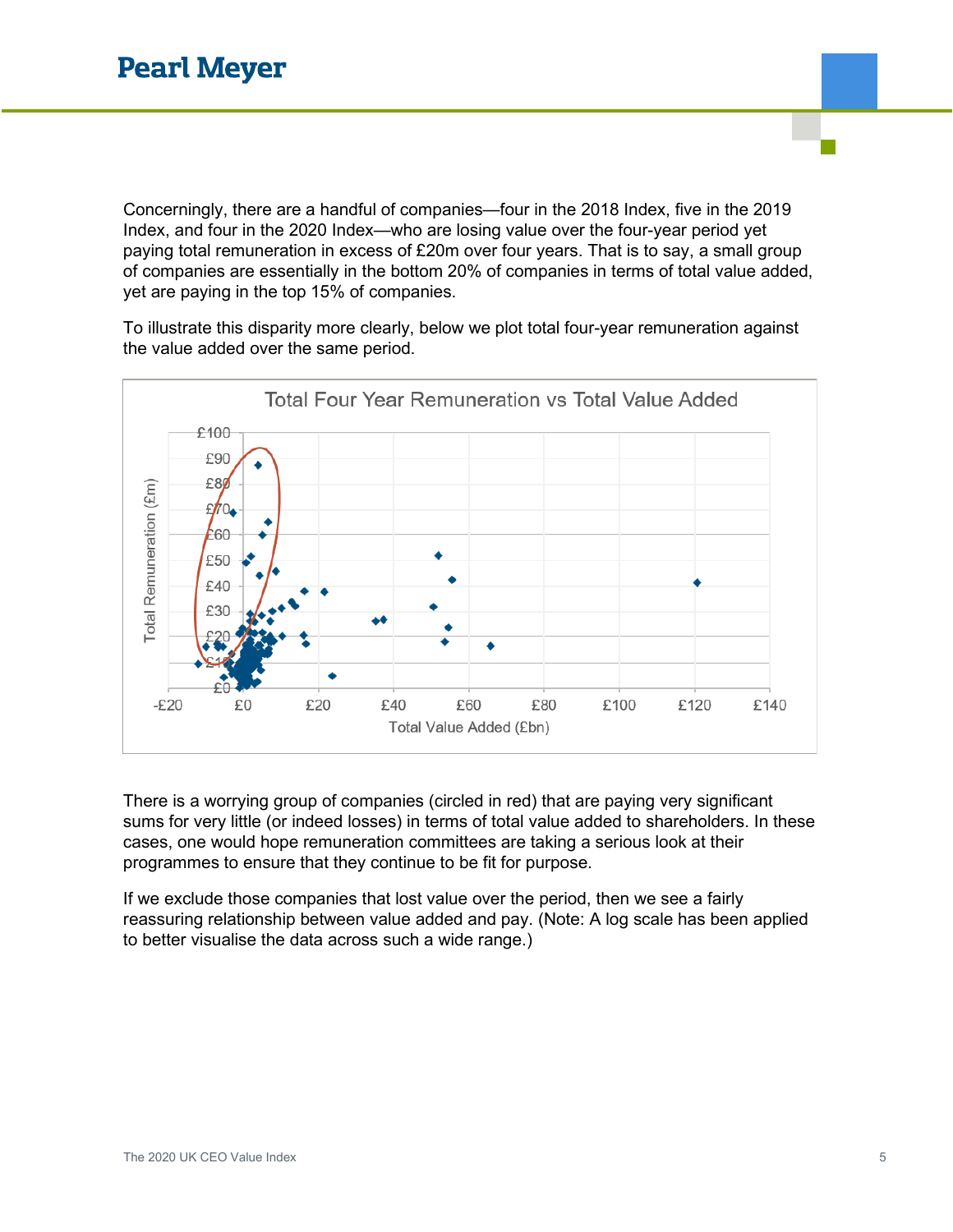

#### **Trends and Looking Ahead**

Looking at pay on an annual basis, it has remained relatively consistent year-on-year since 2016. It is very likely that we will see a dip in 2020 as the ongoing pandemic challenges company performance and, in turn, bonus and LTI payouts.

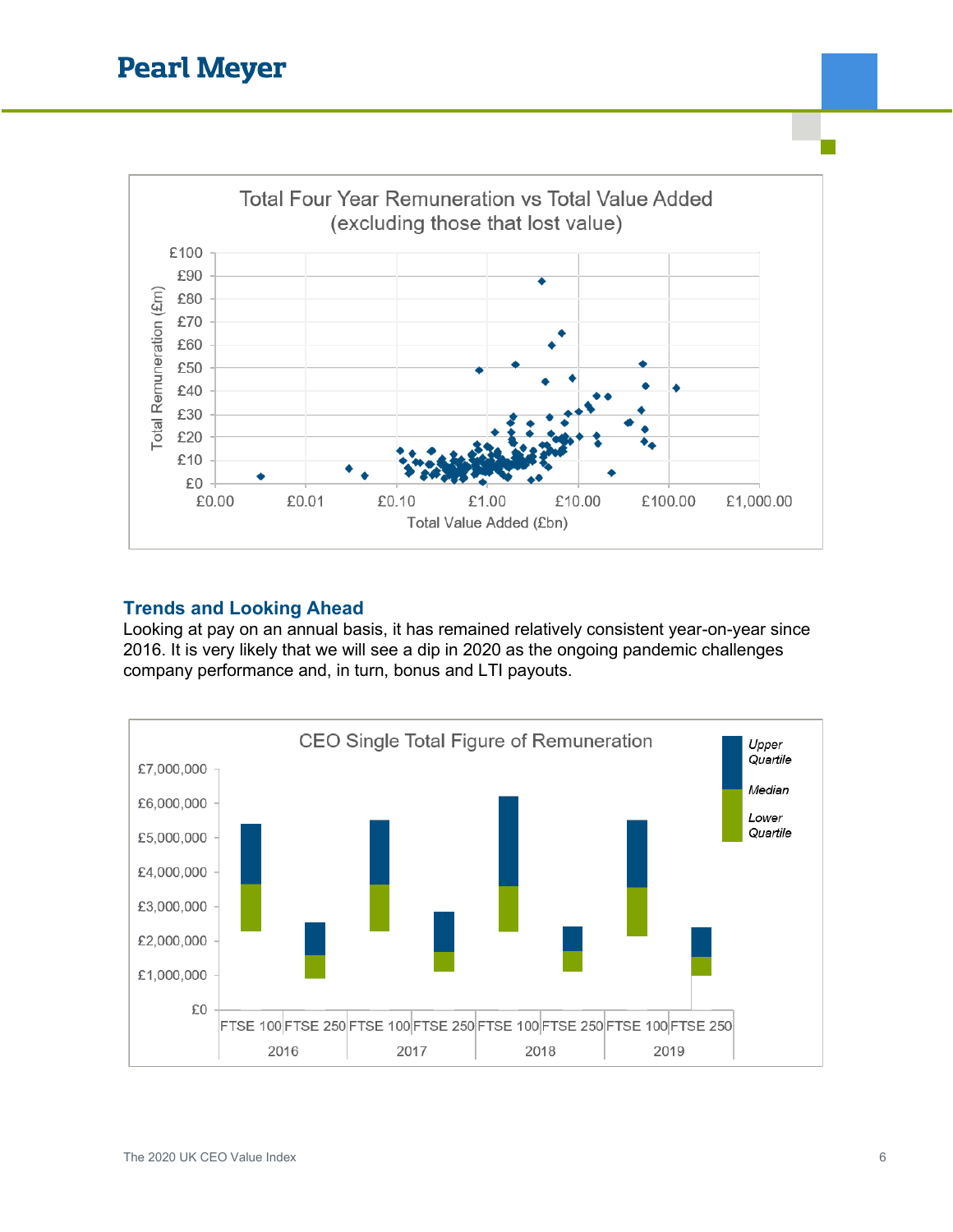*This document is intended to cover only a few headlines from our 2020 work. If you're interested in hearing more about our work or if you would like us to prepare a tailored report for your company, then please don't hesitate to get in contact at [london@pearlymeyer.com.](mailto:london@pearlymeyer.com)*

### About the Authors

**Simon Patterson** is a managing director and head of the firm's London office. He is actively engaged as advisor to the remuneration committees of several FTSE 100 companies and consults widely on executive compensation, incentive compensation design, and performance measurement.

**Catherine Chadwick** is a vice president in Pearl Meyer's London office. Catherine joined Pearl Meyer in 2010 and works closely with remuneration committees and boards helping them to develop and implement effective remuneration strategies. She has extensive analytical experience including pay benchmarking, incentive design, performance metric selection and calibration, and communication.

### About Pearl Meyer

Pearl Meyer is the leading advisor to boards and senior management on the alignment of executive compensation with business and leadership strategy, making pay programs a powerful catalyst for value creation and competitive advantage. Pearl Meyer's global clients stand at the forefront of their industries and range from emerging high-growth, not-for-profit, and private companies to the Fortune 500 and FTSE 350. The firm has offices in Atlanta, Baltimore, Boston, Charlotte, Chicago, Houston, London, Los Angeles, New York, Raleigh, and San Jose.